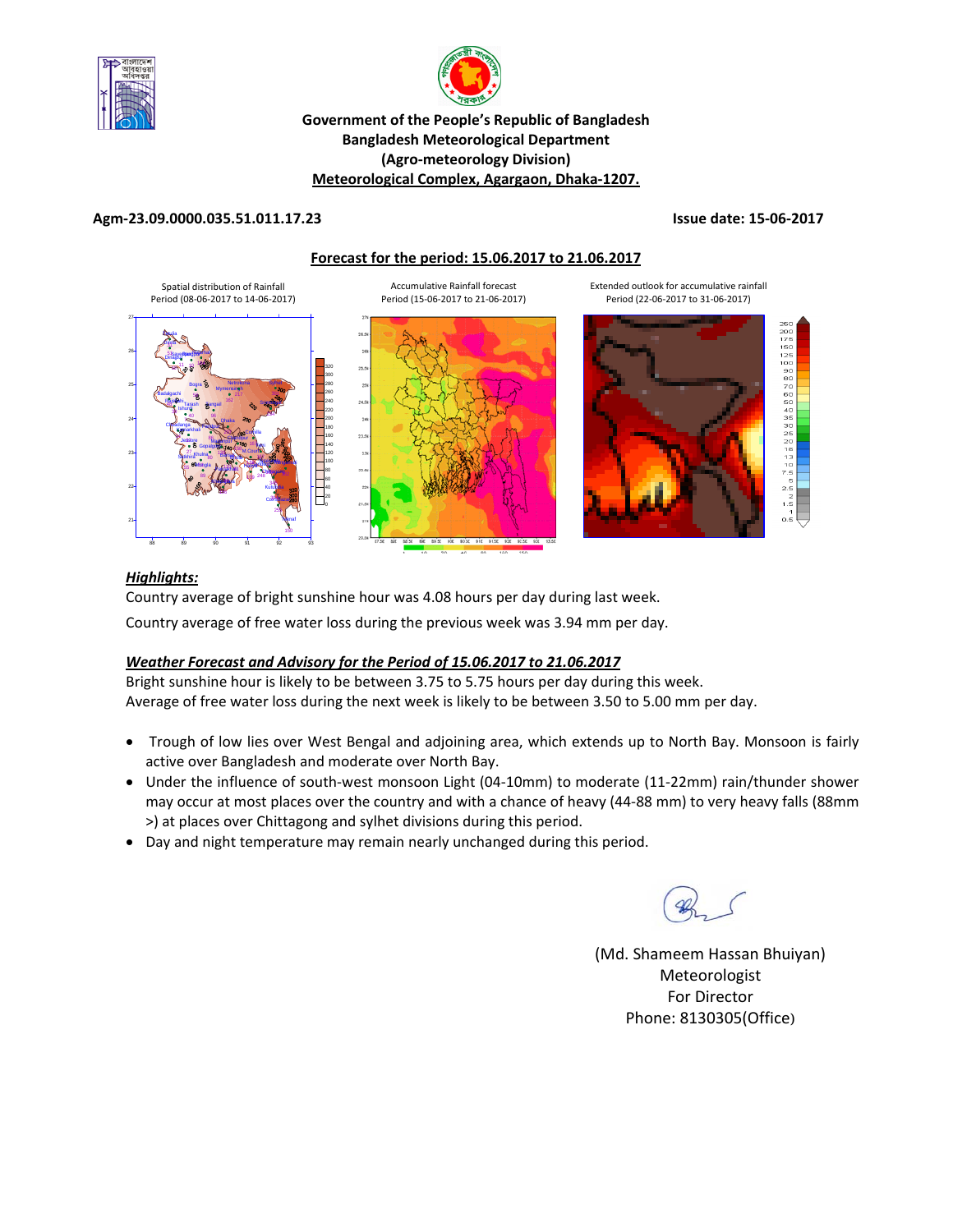Spatial distribution of Rainfall. Period (08‐06‐2017 to 14‐06‐2017)

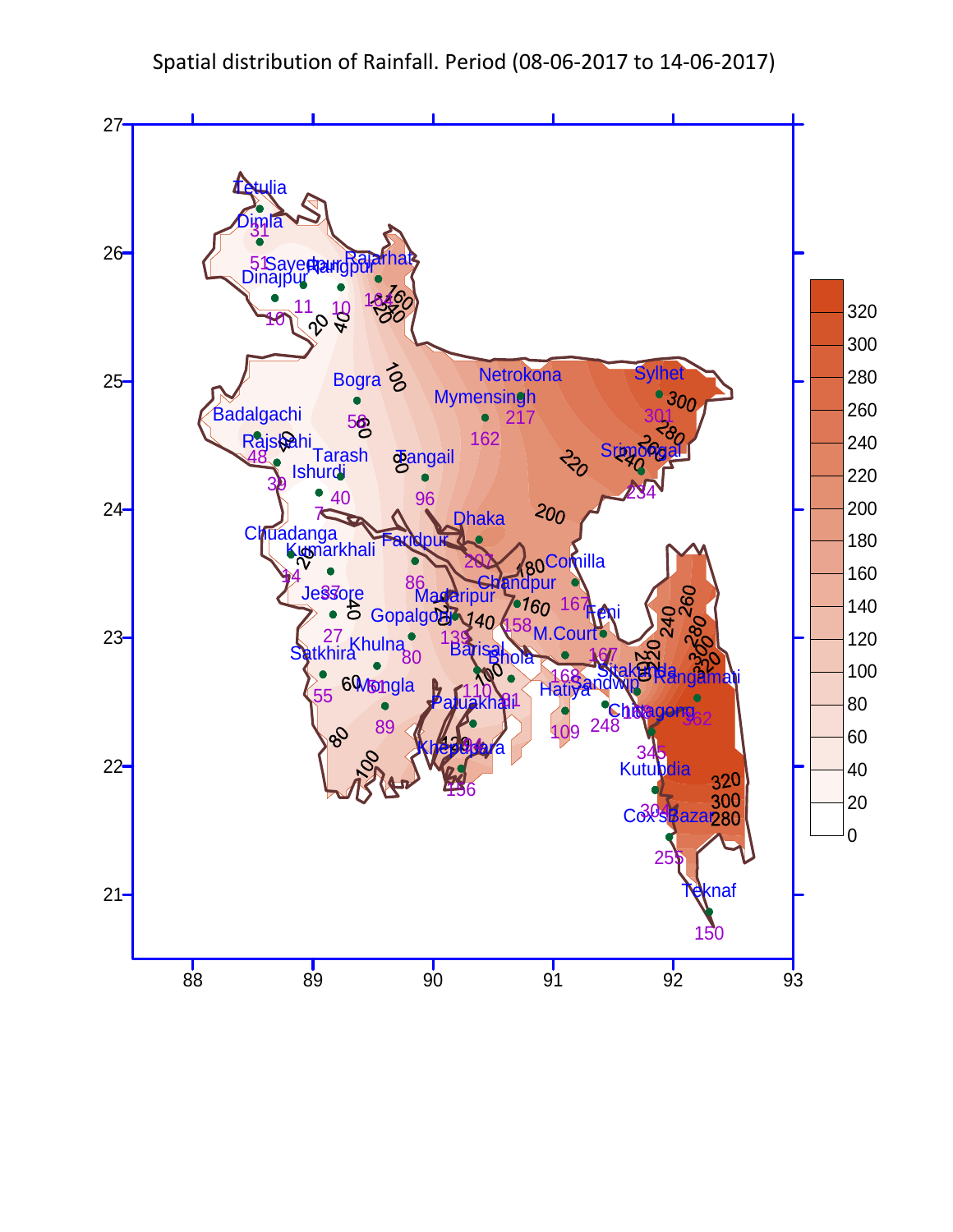#### *Short Weather description; Period: 08.06.2017 to 14.06.2017*

| Maximum And Minimum Temperature (Range and Extreme) |                                                          |                                      |      |                         |      |                                                |       |                                     |                     |  |  |
|-----------------------------------------------------|----------------------------------------------------------|--------------------------------------|------|-------------------------|------|------------------------------------------------|-------|-------------------------------------|---------------------|--|--|
| <b>Divisions</b>                                    | <b>Maximum</b><br>temperature<br>range in <sup>o</sup> C | Highest maximum<br>temp in ${}^{0}C$ |      |                         |      | Minimum temperature<br>Range in <sup>o</sup> C |       | Lowest minimum<br>temp in ${}^{0}C$ |                     |  |  |
| <b>Dhaka</b>                                        | $36.1^{0}C$<br>$25.9 -$                                  | <b>Dhaka</b>                         | 36.1 | $\overline{C}$          | 24.5 | $-28.2$                                        | °C    | Tangail                             | $24.5\text{ °C}$    |  |  |
| Mymensingh                                          | 36.0 <sup>o</sup> C<br>$26.5 -$                          | Mymensingh                           | 36.0 | $^0C$                   | 24.5 | $-28.5$                                        | °C    | Netrokona                           | 24.5 $^{\circ}$ C   |  |  |
| Chittagong                                          | 36.5 $\sqrt[6]{C}$<br>$26.8 -$                           | M.court                              | 36.5 |                         | 21.0 | $-28.2$                                        | $^0C$ | Rangamati                           | $21.0\degree$ C     |  |  |
| Sylhet                                              | 36.5 $\sqrt[6]{C}$<br>$26.0 -$                           | Sylhet                               | 36.5 | $^{\circ}$ C $^{\circ}$ | 24.0 | $-27.1$                                        | $^0C$ | Svlhet                              | 24.0 $^{\circ}$ C   |  |  |
| Rajshahi                                            | $37.6 \text{ } ^{\circ}C$<br>$27.0 -$                    | Rajshahi                             | 37.6 | $^{\circ}$ C i          | 25.0 | $-29.0$                                        | °C    | Tarash                              | 25.0 $\mathrm{^0C}$ |  |  |
| Rangpur                                             | 37.4 $^{0}C$<br>$29.1 -$                                 | Dinajpur                             | 37.4 | $^0C$                   | 22.2 | $-27.5$                                        | $^0C$ | Rajarhat                            | 22.2 $\mathrm{^0C}$ |  |  |
| Khulna                                              | 37.0 $^{0}C$<br>$27.0 -$                                 | Satkhira & Chuadanga                 | 37.0 | $^{0}C$                 | 23.8 | $-28.8$                                        | °C    | Jessore                             | 23.8 $^{\circ}$ C   |  |  |
| Barisal                                             | 37.0 $^{\circ}$ C<br>$27.2 -$                            | <b>Bhola</b>                         | 37.0 | $^{\circ}$ C i          | 24.5 | $-28.5$                                        | °c    | <b>Bhola</b>                        | $24.5\text{ °C}$    |  |  |

## *-:Rainfall analysis and average temperature:-*

| Name of the       | Name of        | Total                 | Normal              | <b>Deviation</b> | Total         | Average          | Average          | Average             | Average        | Average          | Average      |
|-------------------|----------------|-----------------------|---------------------|------------------|---------------|------------------|------------------|---------------------|----------------|------------------|--------------|
| <b>Divisions</b>  | the Stations   | Rainfall<br>in $(mm)$ | Rainfall<br>in (mm) | in %             | Rainy<br>days | M ax<br>Humidity | M in<br>Humidity | M ax.<br>temp in °C | Normal<br>Max. | M in.<br>temp in | Normal       |
|                   |                |                       |                     |                  |               | in %             | in %             |                     | temp in        | ۰c               | M in.        |
|                   |                |                       |                     |                  |               |                  |                  |                     | °C             |                  | temp in      |
| <b>Dhaka</b>      | Dhaka          | 207                   | 099                 | 109              | 06            | 093              | 070              | 33.1                | 32.6           | 26.6             | 26.2         |
|                   | Faridpur       | 086                   | 085                 | 1                | 06            |                  |                  |                     | 32.6           |                  | 25.8         |
|                   | Madaripur      | 139                   | 102                 | 36               | 03            | 095              | 084              | 34.3                | 33.0           | 26.1             | 25.7         |
|                   | Tangail        | 096                   | 082                 | 17               | 05            | 095              | 069              | 33.5                | 32.5           | 26.4             | 25.6         |
|                   | Gopalgonj      | 080                   | **                  | $***$            | 02            | 095              | 070              | 32.3                |                | 26.6             | $\star$      |
| <b>Mymensingh</b> | Mymensingh     | 162                   | 103                 | 4                | 95            | 074              | 032              | $***$               | 26.9           | $***$            | 25.5         |
|                   | Netrokona      | 217                   | $\star$             | $***$            | 05            | $***$            | $***$            | $***$               |                | ***              | $\star\star$ |
| Chittagong        | Chittagong     | 345                   | 169                 | 104              | 06            | $***$            | $***$            | $***$               | 32.0           | ***              | 25.5         |
|                   | Sitakunda      | 168                   | 103                 | $***$            | 04            | $***$            | $***$            | $***$               | 31.5           | ***              | 25.5         |
|                   | Rangamati      | 362                   | 113                 | 220              | 02            | $***$            | $***$            | $***$               | 31.7           | ***              | 24.8         |
|                   | Cox'sBazar     | 255                   | 190                 | 34               | 06            | 096              | 077              | 31.3                | 31.3           | 25.4             | 25.2         |
|                   | Teknaf         | 150                   | 183                 | $-18$            | 03            |                  |                  |                     | 30.7           |                  | 25.4         |
|                   | Hatiya         | 109                   | 142                 | $-23$            | 06            | 008              | 078              | 31.4                | 30.8           | 26.4             | 25.7         |
|                   | Sandw ip       | 248                   | 150                 | 65               | 06            | 097              | 077              | 31.4                | 30.8           | 25.5             | 25.4         |
|                   | Kutubdia       | 304                   | 125                 | 143              | 06            | 094              | 074              | 31.8                | 31.1           | 26.0             | 25.6         |
|                   | Feni           | 167                   | 132                 | 27               | 06            | 096              | 067              | 32.7                | 31.2           | 25.2             | 25.4         |
|                   | M.Court        | 168                   | 150                 | 12               | 03            | 097              | 073              | 33.4                | 31.2           | 26.2             | 25.8         |
|                   | Chandpur       | 158                   | 096                 | 65               | 03            | 096              | 072              | 33.1                | 32.3           | 26.3             | 25.9         |
|                   | Comilla        | 167                   | 114                 | 46               | 04            | 095              | 072              | 32.3                | 31.9           | 25.5             | 25.4         |
| <b>Sylhet</b>     | Sylhet         | 301                   | 205                 | 47               | 06            | 096              | 071              | 32.3                | 31.4           | 25.5             | 24.6         |
|                   | Srimongal      | 234                   | 125                 | 87               | 05            | $***$            | $***$            | $***$               | 31.9           | $***$            | 24.7         |
| Rajshahi          | Rajshahi       | 039                   | 052                 | 3                | 96            | 058              | 036              | $***$               | 27.0           | ***              | 25.8         |
|                   | Bogra          | 058                   | 081                 | $-28$            | 05            | 095              | 055              | 33.7                | 32.9           | 27.2             | 25.6         |
|                   | <b>Ishurdi</b> | 007                   | 064                 | -89              | 03            | 096              | 051              | 35.1                | 33.5           | 26.9             | 25.4         |
|                   | Badalgachi     | 048                   | $\star$             | $***$            | 04            | 096              | 049              | 34.3                | $\star\star$   | 26.6             | $\star$      |
|                   | Tarash         | 040                   | $\star\star$        | $***$            | 03            | 098              | 053              | 33.4                | $\star\star$   | 26.8             | $\star\star$ |
| Rangpur           | Rangpur        | 010                   | 097                 | -89              | 05            | 094              | 060              | 34.4                | 32.0           | 26.1             | 25.2         |
|                   | Dinajpur       | 010                   | 075                 | -87              | 02            | 096              | 052              | 35.5                | 32.6           | 26.1             | 25.0         |
|                   | Sayedpur       | 011                   | **                  | $***$            | 01            | $***$            | $***$            | ***                 | $*$            | ***              | $\star\star$ |
|                   | Rajarhat       | 164                   | **                  | $***$            | 04            | 085              | 066              | 32.3                |                | 24.1             |              |
|                   | Tetulia        | 031                   | ××                  | $***$            |               | $***$            | $***$            | ***                 | $\star$        | ***              | $\star\star$ |
|                   | Dimla          | 051                   | ÷.                  | $***$            | 04            | 093              | 060              | 34.0                |                | 25.7             |              |
| Khulna            | Khulna         | 051                   | 085                 | $-40$            | 04            | 097              | 068              | 33.7                | 33.4           | 26.8             | 26.0         |
|                   | Mongla         | 089                   | *,                  | $***$            | 04            | $***$            | $***$            | $***$               |                | ***              |              |
|                   | Jessore        | 027                   | 066                 | $-59$            | 02            | $***$            | $***$            | $\ddot{x}$          | 33.9           | ***              | 26.0         |
|                   | Chuadanga      | 014                   | 037                 | $-62$            | 03            | 096              | 063              | 34.9                | 34.4           | 26.8             | 26.3         |
|                   | Satkhira       | 055                   | 073                 | $-25$            | 03            | 097              | 060              | 34.2                | 33.9           | 26.5             | 26.2         |
|                   | Kumarkhali     | 037                   |                     | $***$            | 02            | $***$            | $***$            | $\ddot{x}$          |                | $***$            |              |
| <b>Barisal</b>    | <b>Barisal</b> | 110                   | 108                 | $\overline{2}$   | 04            | 099              | 077              | 32.6                | 32.1           | 26.8             | 25.7         |
|                   | <b>Bhola</b>   | 081                   | 088                 | -8               | 04            | 093              | 070              | 33.6                | 31.9           | 26.3             | 26.0         |
|                   | Patuakhali     | 094                   | 112                 | $-16$            | 04            | 097              | 079              | 28.1                | 31.9           | 27.1             | 26.3         |
|                   | Khepupara      | 156                   | 102                 | 53               | 04            | 096              | 078              | 32.1                | 31.7           | 26.8             | 26.2         |
|                   |                |                       |                     |                  |               |                  |                  |                     |                |                  |              |

N.B. Analyses contained in this bulletin are based on preliminary un-checked data. \*\* Data not received. \*\*\* Data not available.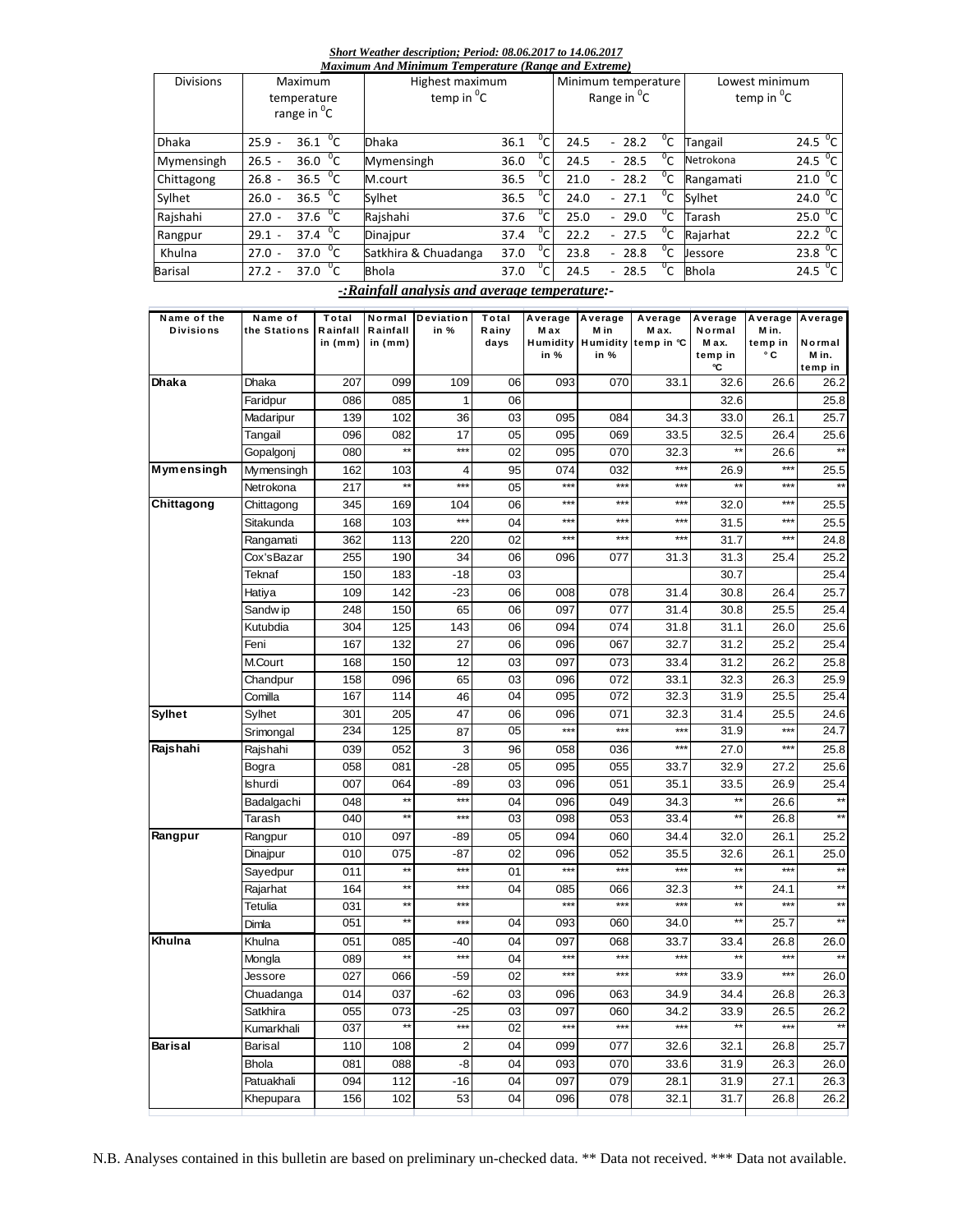



এজিএম-২৩.০৯.০০০০.০৩৫.৫১.০১১.১৭.২৩

তারিখ: ১৫-০৬-২০১৭ খ্রিঃ

# পূর্বাভাসের সময়কাল: ১৫-০৬-২০১৭ থেকে ২১-০৬-২০১৭







Extended outlook for accumulative rainfall Period (22-06-2017 to 31-06-2017)



# প্রধান বৈশিষ্ট্য সমূহঃ-

গত সপ্তাহে দেশের দৈনিক উজ্জল সূর্যকিরণ কালের গড় ৪.০৮ ঘন্টা ছিল । গত সপ্তাহে দেশের দৈনিক বাষ্পীভবনের গড় ৩.৯৪ মিঃ মিঃ ছিল।

## আবহাওয়ার পূর্বাভাসঃ- ১৫-০৬-২০১৭ থেকে ২১-০৬-২০১৭ ইং পর্যন্ত।

এ সপ্তাহে দৈনিক উজ্জল সর্য কিরণ কাল ৩.৭৫ থেকে ৫.৭৫ ঘন্টার মধ্যে থাকতে পারে ।

আগামী সপ্তাহের বাষ্পীভবনের দৈনিক গড় ৩.৫০ মিঃ মিঃ থেকে ৫.০০ মিঃ মিঃ থাকতে পারে।

- লঘুচাপের বর্ধিতাংশ পশ্চিমবঙ্গ ও তৎসংলগ্ন এলাকায় অবস্থান করছে, যা উত্তর বঙ্গোপসাগর পর্যন্ত বিস্তৃত। মৌসুমী বায়ু বাংলাদেশের উপর মোটামুটি সক্রিয় এবং উত্তর বঙ্গোপসাগরে মাঝারী অবস্থায় বিরাজ করছে।
- এ সময়ে দক্ষিণ পশ্বিম *মৌসুমী বায়ুর প্রভাবে* দেশের অধিকাংশ স্থানে হান্ধা (০৪-১০মিঃমিঃ) থেকে মাঝারী (১১-২২ মিঃমিঃ)  $\bullet$ ধরণের বৃষ্টি/বজ্রবৃষ্টি হতে পারে । সেই সাথে চট্রগ্রাম ও সিলেট বিভাগের কিছু কিছু স্থানে ভারী (৪৪-৮৮ মিঃমিঃ) থেকে অতিভারী (৮৮>মিঃমিঃ) বৃষ্টিপাত হতে পারে।
- এ সময়ে সারাদেশের দিন ও রাতের তাপমাত্রা প্রায় অপরিবর্তিত থাকতে পারে।

(মোঃ শামীম হাসান ভুইয়া) আবহাওয়াবিদ পরিচালকের পক্ষে ফোনঃ ৮১৩০৩০৫(দপ্তর)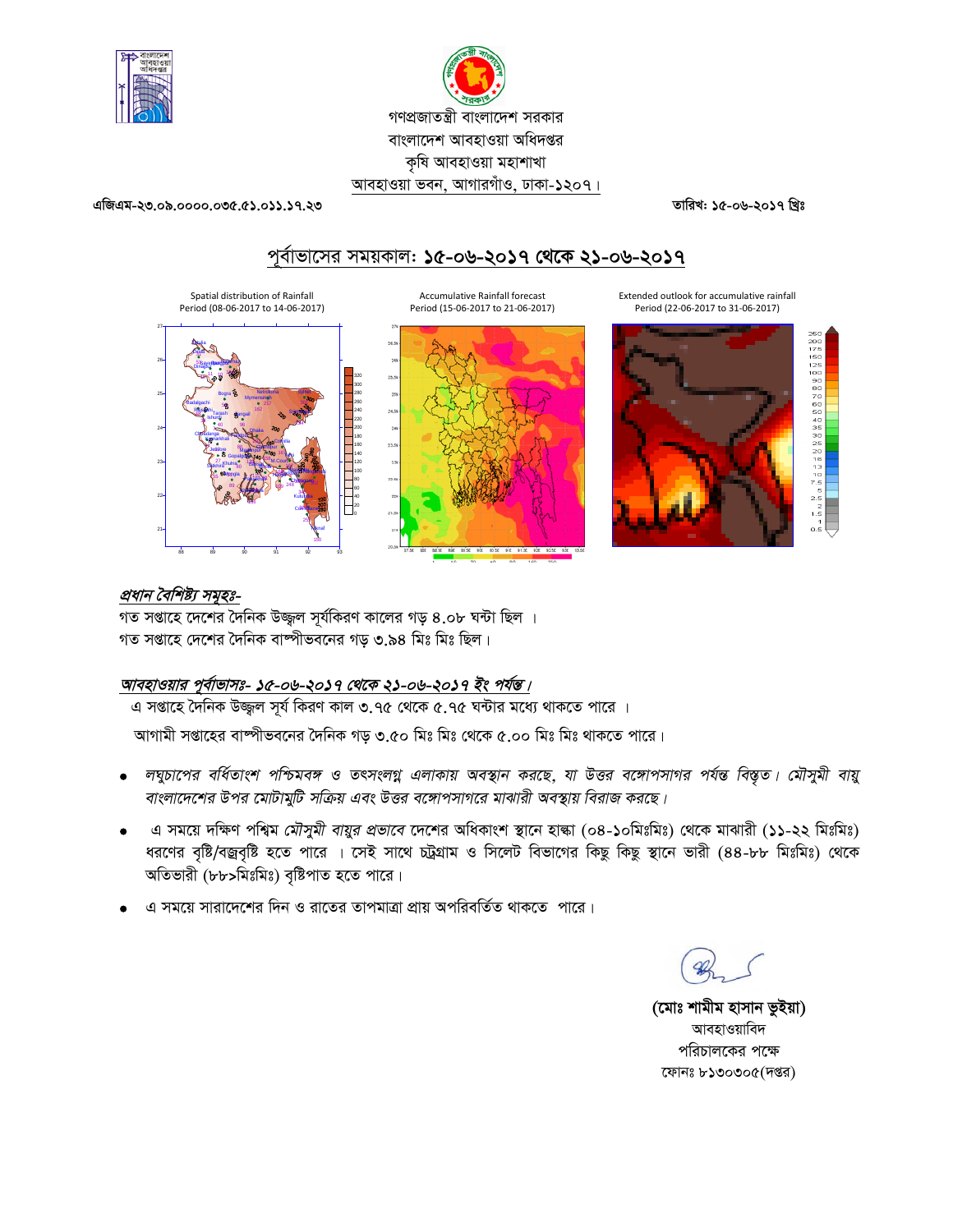

Spatial distribution of Rainfall. Period (08‐06‐2017 to 14‐06‐2017)